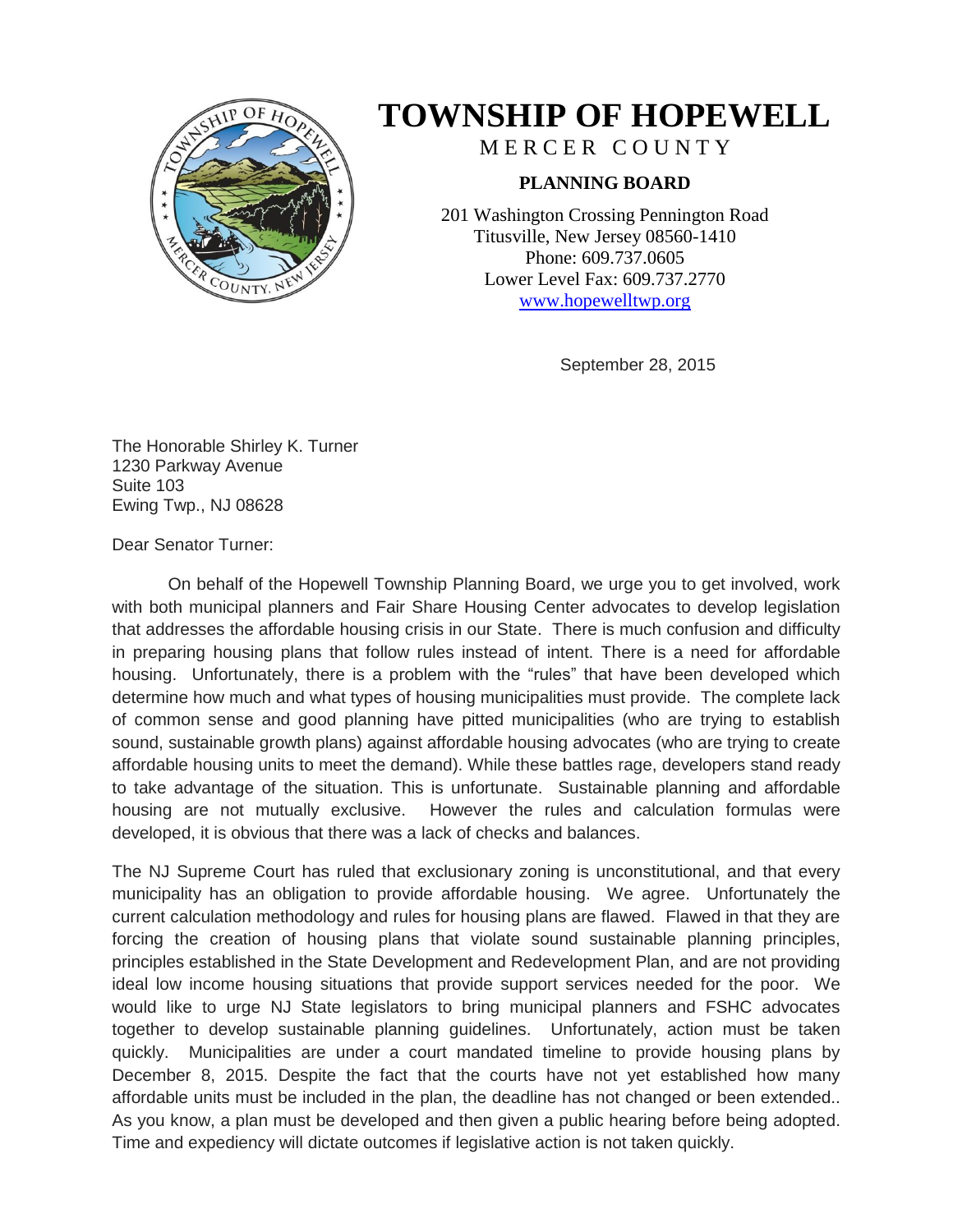The Honorable Shirley K. Turner September 28, 2015 Page Two

Below are examples of just a few of the problems with the current system:

- Prior inclusionary developments (development that occurred in order to provide affordable housing) are included in growth calculations and inflate the need for affordable housing. [Towns that complied and built affordable units show growth, and since they have grown they now owe more units. This is not sustainable.]
- Towns can no longer sponsor (pay for) any affordable housing in urban centers that can't afford to develop housing centers. While we agree that limits must be placed on how much of a municipal obligation can be transferred to urban centers, the need for safe, clean, affordable housing in urban centers has not gone away, but rather is greater than ever! However, the ability of suburban municipalities to help meet this need by sending funds to these urban centers has been eliminated.
- Pricing for the various types of affordable housing is established. Housing units that sell for that same price on the open market are not included in the quantity of affordable housing units within a municipality. This makes no sense to me. We are to be providing opportunities. What better way than to provide an opportunity for someone to own a home, improve it, make money, and move up. Affordable units that are purchased at the same (or more) have a cap (no minimum) on what they can sell for. Why provide qualified affordable units if market rate units are available?
- The current vacant land analysis should be removed from the calculations for two reasons. First, because it is flawed. It did not exclude open land on developed parcels where further development is prohibited, or even the open land in the median of the Garden State Parkway! Second, because it goes against all sustainable planning principals. Targeting vacant, undeveloped land is not environmentally responsible.
- Environmentally constrained areas (steep slopes, wetlands, stream protection corridors, etc) were not excluded from the open space inventory used to calculate municipal obligations.
- The regional calculation areas are too large. Housing in one part of a region could be very far from the location of job growth within a region. Again, the FSHC's mission is to provide housing near job opportunities.
- Municipal obligation calculations include individuals aged 65 and over who have assets and may own a home as low income households in need of housing.
- Population projections did not use the Metropolitan Planning Organization's projections. Housing projection needs be aligned with transportation infrastructure investments.
- The calculations used a headship rate that remains flat over the study period. However, headship rates have been declining in New Jersey ever since 1990.
- Calculations used commercial square footage to determine job growth, but there are several types of businesses that create fewer jobs per square foot than typical office buildings. (For example: warehousing, laboratories, distribution facilities) New square footage doesn't account for job loss, and vacant buildings.
- Current rules do not allow for businesses that want to provide affordable housing for their employees, or families that want to create accessory apartments for family members, even if the people using these units qualify as low income individuals.